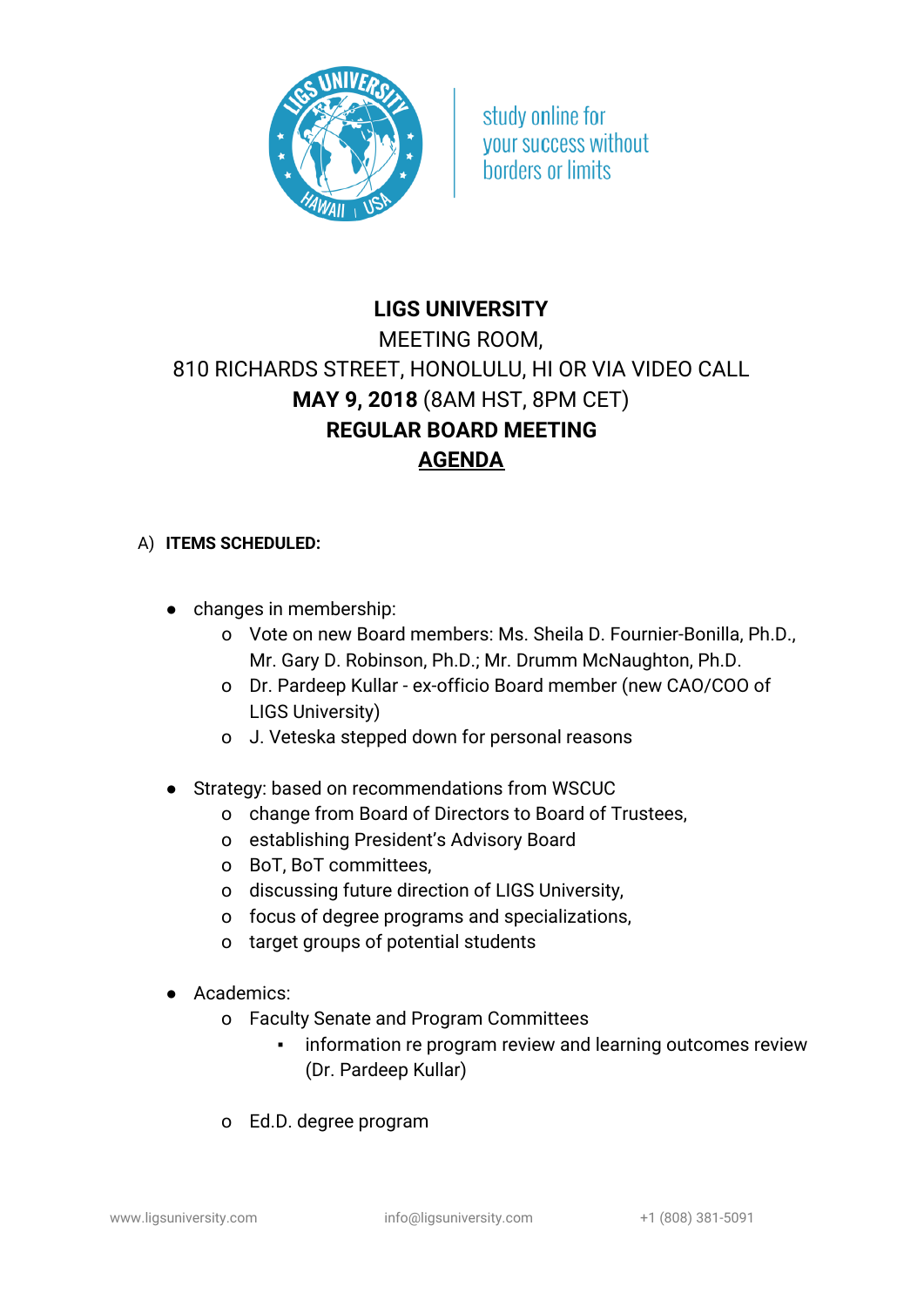

study online for **vour success without** horders or limits

- presentation of the new program in preparation (Dr. Pardeep Kullar)
- o MSc and Ph.D. programs name change
	- pre-approved by Academic and Development Committee to change to "MSc in Organizational Leadership" and "Ph.D. in Global Leadership" but after discussion with WSCUC Liaison Officer decided not to change it for now
- o changing the LMS to Canvas
	- transition began in April 2018
- President evaluations
	- o results and summary of individual evaluations of President
	- o discussion
- Organization and Operation:
	- o new organizational chart of LIGS University
	- o information re interviews and video- interviews with Board members
		- reasons for joining LIGS Governing Board, professional activities etc.
	- o Vote on approval of audited financial results of 2017
		- pre-approved by Financial and Audit committees
	- o Information on progress in the accreditation process with WASC
		- progress with Institutional Report
		- outcomes of meetings / calls with WASC representatives
		- ARC conference organized by WASC
			- information and outcomes of the conference

## B) **DATES:**